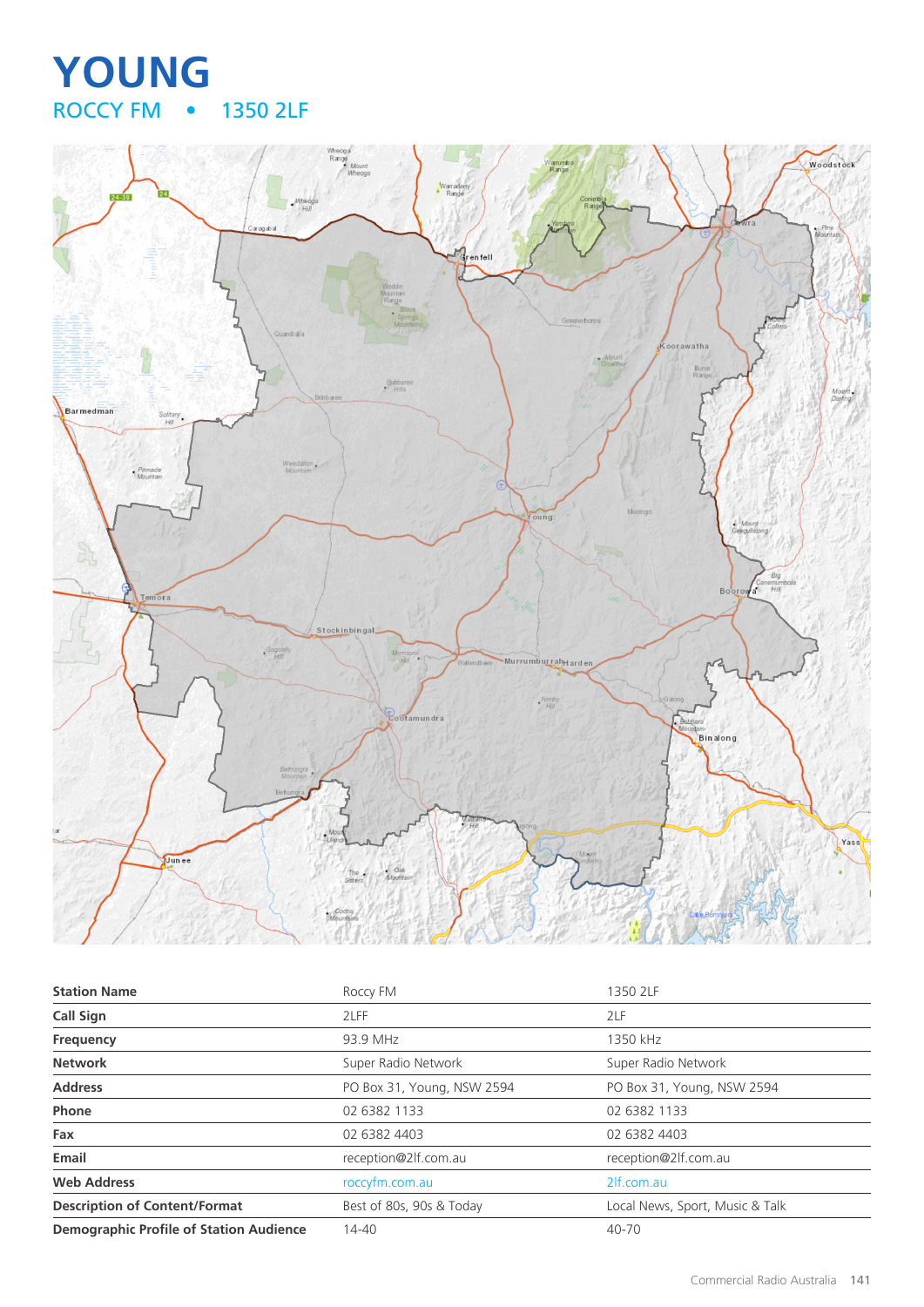The town of Young is located in the southwest region of southern NSW in the western foothills of the Great Dividing Range, less than two hours drive from the Canberra area. The two commercial radio stations in the area, 2LF and Roccy FM broadcast to the towns of Young, Cowra, Cootamundra and smaller surrounding towns such as Harden, Boorowa, Grenfell and Temora.

In comparison to the 2011 census, the total listening area population of Young has increased by 1.43% to 47,535. Over 57% of the population is aged over 40 years. The birthplace for 88% of the population was Oceania including Australian, New Zealander, Indigenous and Islander persons.

Of the 8,443 people attending an educational institution, 49% were either in infants or primary, 34% were attending a secondary educational institution, 10% attending TAFE and 7% at University or another tertiary institution. Of the 15,300 people who already have a tertiary qualification, 25% have a degree and 78% have a certificate, diploma or another tertiary qualification.

The stability of the area is reflected in a high level of home ownership. Of the total dwellings (18,385) in Young, 43% of dwellings are owned outright and 28% are mortgaged. Private rental properties represent 21% of total dwellings.

28% of the total households (18,203) in Young have a household income range between \$21,000 – \$41,999pa; 26% between \$42,000 – \$77,999pa; 10% between \$78,000 – \$103,999pa; and 17% over \$104,000pa.

#### **AGRICULTURE**

Young is a rich agricultural area, primarily devoted to farming. The irrigated river flats around Cowra produce vegetables and grapes. With over 7 hundred hectares of vineyards throughout the Shires of Young, Harden and Boorowa, the emerging premium wine growing area known as "Hilltops" Wine Region has developed.

According to the latest census, Young harvests over 109 thousand kilograms of peaches and over 74 thousand kilograms of nectarines. Many of the fruits are preserved, pickled and packaged for export.

The area is a big wheat and canola producer. The area produced over 393 thousand tonnes of wheat for grain and over 468 thousand tonnes of cereals for grain.

Farms in the area support over 117 thousand beef cattle and more than 1.9 million sheep and lambs.

#### EMPLOYMENT

The majority (57%) of the labour force of 20,334 are employed full time. The main industries of employment are:

- Agriculture Forestry and Fishing;
- Education and Training/Health Care and Social Assistance; and
- Wholesale Trade/Retail Trade/Accommodation and Food Services.

Whilst Young is primarily a farming district, there is also a strong retail sector in Young that supports the surrounding areas.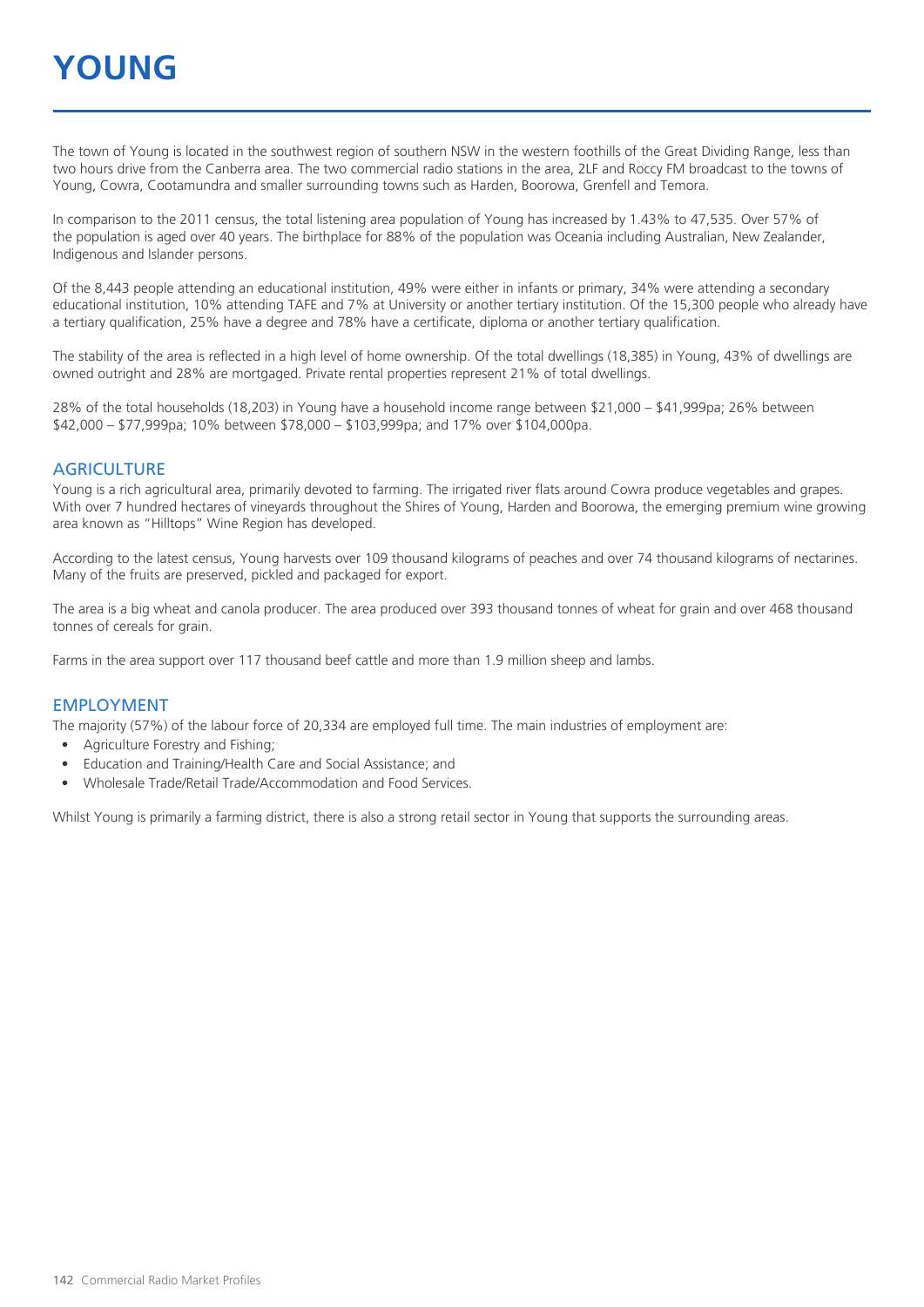# **YOUNG**

## AGE COHORTS

| Age                   | Male   | Female | Total  | <b>Market</b><br>population |
|-----------------------|--------|--------|--------|-----------------------------|
| $10 + \gamma$ ears    | 20,481 | 21,175 | 41.656 | 87.63%                      |
| 0-9 years             | 3,027  | 2,852  | 5,879  | 12.37%                      |
| $10-17$ years         | 2,348  | 2,229  | 4,577  | 9.63%                       |
| 18-24 years           | 1,607  | 1,516  | 3,123  | 6.57%                       |
| 25-39 years           | 3,186  | 3,445  | 6,631  | 13.95%                      |
| 40-54 years           | 4,412  | 4,639  | 9,051  | 19.04%                      |
| 55-64 years           | 3,511  | 3,351  | 6,862  | 14.44%                      |
| 65-74 years           | 3,212  | 3,150  | 6,362  | 13.38%                      |
| 75+ years             | 2,205  | 2,845  | 5,050  | 10.62%                      |
| Total 2011 population | 23,197 | 23,669 | 46,866 |                             |
| Total 2016 population | 23,508 | 24,027 | 47,535 | 100%                        |
| % change 2011-2016    |        |        | 1.43%  |                             |

#### LABOUR FORCE

| <b>Employment classification</b> | Total  | Labour force |
|----------------------------------|--------|--------------|
| Full-time employed               | 11,613 | 57.11%       |
| Part-time employed               | 6,433  | 31.64%       |
| Not stated employed              | 1.142  | 5.62%        |
| Unemployed                       | 1.146  | 5.64%        |
| <b>Total labour force</b>        | 20,334 | 100%         |

## HOUSEHOLD INCOME

| Income range (pa)       | Total  | Occupied<br>dwellings |
|-------------------------|--------|-----------------------|
| $$0 - $7,749$           | 304    | 1.67%                 |
| $$7,750 - $20,999$      | 1,206  | 6.63%                 |
| $$21,000 - $41,999$     | 5,110  | 28.07%                |
| $$42,000 - $77,999$     | 4,685  | 25.74%                |
| $$78,000 - $103,999$    | 1,881  | 10.33%                |
| $$104,000 - $129,999$   | 1,320  | 7.25%                 |
| $$130,000 - $155,999$   | 666    | 3.66%                 |
| $$160,000 - $181,999$   | 383    | $2.1\%$               |
| $$182,000 - $207,999$   | 265    | 1.46%                 |
| $$208,000+$             | 399    | 2.19%                 |
| Not stated              | 1,984  | 10.9%                 |
| <b>Total households</b> | 18,203 | 100%                  |

## FAMILY STRUCTURE

| <b>Type of family</b>         | Total  | <b>Total families</b> |
|-------------------------------|--------|-----------------------|
| Couple families - Children    | 4,592  | 36.56%                |
| Couple families - No children | 5.829  | 46.41%                |
| Single parents                | 2.003  | 15.95%                |
| Other families                | 136    | 1.08%                 |
| <b>Total families</b>         | 12,560 | 100%                  |

## **OCCUPATION**

| <b>Employment classification</b>                                     | <b>Total</b> | <b>Occupations</b> |
|----------------------------------------------------------------------|--------------|--------------------|
| Managers/Professionals                                               | 6.442        | 33.59%             |
| Technicians & trade workers/<br>Community & personal service workers | 4,537        | 23.65%             |
| Clerical & administrative workers                                    | 1,997        | 10.41%             |
| Sales workers                                                        | 1,739        | 9.07%              |
| Machinery operators & drivers/Labourers                              | 4.217        | 21.99%             |
| Not stated                                                           | 249          | $1.3\%$            |
| <b>Total</b>                                                         | 19,181       | 100%               |

#### INDUSTRY

| Industry                                                                                                      | Total  | Workforce |
|---------------------------------------------------------------------------------------------------------------|--------|-----------|
| Agriculture, forestry & fishing                                                                               | 3,825  | 20.42%    |
| Mining                                                                                                        | 125    | 0.67%     |
| Manufacturing/Electricity, gas, water &<br>waste services/Construction                                        | 2,612  | 13.94%    |
| Wholesale trade/Retail trade/<br>Accommodation & food services                                                | 3,588  | 19.16%    |
| Transport, postal & warehousing/<br>Information, media & communications                                       | 950    | 5.07%     |
| Financial & insurance services/<br>Rental hiring & real estate services/<br>Administration & support services | 754    | 4.03%     |
| Professional scientific & technical services                                                                  | 628    | 3.35%     |
| Public administration & safety                                                                                | 1.015  | 5.42%     |
| Education & training/Health care &<br>social assistance                                                       | 3,610  | 19.27%    |
| Arts & recreation services                                                                                    | 117    | 0.62%     |
| Other services                                                                                                | 734    | 3.92%     |
| Not stated                                                                                                    | 773    | 4.13%     |
| Total                                                                                                         | 18,731 | 100%      |

#### ANNUAL HOUSEHOLD EXPENDITURE

| <b>Product or service</b>            | $$000's$ (pa) |
|--------------------------------------|---------------|
| Food & non-alcoholic beverages       | 239,620       |
| Alcoholic beverages                  | 32,434        |
| Clothing & footwear                  | 44,369        |
| Household furnishings & equipment    | 63,828        |
| Furniture & floor covering           | 21,529        |
| Household appliances                 | 15,383        |
| Household services & operation       | 49,166        |
| Medical care & health expenses       | 83,970        |
| Motor vehicle purchase               | 55,148        |
| Motor vehicle running costs          | 137,645       |
| Recreation                           | 174,800       |
| Recreational & educational equipment | 44,292        |
| Holidays                             | 81,803        |
| Personal care                        | 28,937        |